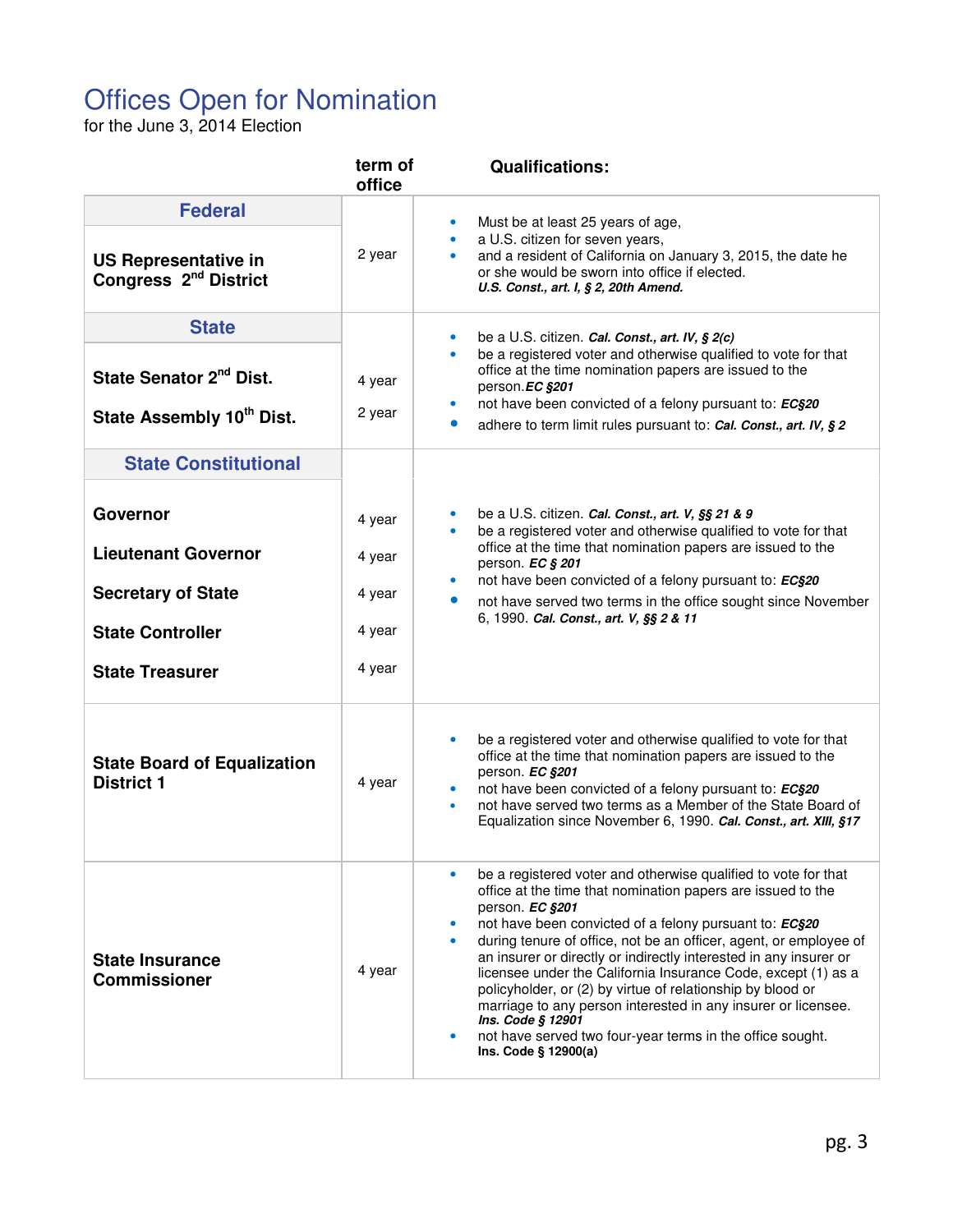|                                                                                                                                                                         | term of<br>office | <b>Qualifications:</b>                                                                                                                                                                                                                                                                                                                                                                                                                                                                                                                                                |
|-------------------------------------------------------------------------------------------------------------------------------------------------------------------------|-------------------|-----------------------------------------------------------------------------------------------------------------------------------------------------------------------------------------------------------------------------------------------------------------------------------------------------------------------------------------------------------------------------------------------------------------------------------------------------------------------------------------------------------------------------------------------------------------------|
| <b>State Constitutional</b><br><b>State Attorney General</b>                                                                                                            | 4 year            | be a registered voter and otherwise qualified to vote for that<br>office at the time that nomination papers are issued to the<br>person. EC §201<br>have been admitted to practice before the California Supreme<br>Court for a period of at least five years immediately preceding<br>his or her election to the office. Gov. Code § 12503<br>not have been convicted of a felony pursuant to: EC§20<br>not have served two terms in the office sought since November<br>$\bullet$<br>6, 1990. Cal. Const., art. V, § 11                                             |
| <b>Superintendent of Public</b><br><b>Instruction</b><br>(Non-Partisan Office)                                                                                          | 4 Year            | be a registered voter and otherwise qualified to vote for that<br>$\bullet$<br>office at the time that nomination papers are issued to the<br>person. EC §201<br>not have been convicted of a felony pursuant to: EC§20<br>not have served two terms in the office sought since November<br>$\bullet$<br>6, 1990. Cal. Const., art. IX, § 2                                                                                                                                                                                                                           |
| <b>Superior Court</b><br><b>Verna Adams</b><br>Office No. 1<br><b>Terrence Boren</b><br>Office No. 2<br>Mark Talamantes Office No. 4<br><b>Bev Wood</b><br>Office No. 5 | 6 year            | member of the State Bar or served as Judge of a court of<br>record in this state for the preceding 10 years. Cal. Const. art.<br>VI, §15                                                                                                                                                                                                                                                                                                                                                                                                                              |
| <b>County Offices</b><br><b>Board of Supervisor Dist 1</b><br><b>Board of Supervisor Dist 5</b>                                                                         | 4 year<br>4 year  | must be a registered voter of the district which he/she seeks to<br>represent for at least 30 days preceding the deadline for filing<br>nomination documents for the office, and shall reside in the<br>district during his/her incumbency. Govt. Code §25041                                                                                                                                                                                                                                                                                                         |
| <b>Assessor-Recorder-County</b><br><b>Clerk</b>                                                                                                                         | 4 year            | must be a registered voter of the county in which the duties of<br>$\bullet$<br>the office are to be exercised at the time that nomination<br>papers are issued. Govt Code § 24001<br>must hold a valid appraiser's certificate issued by the State<br>Board of Equalization pursuant to Article 8 (commencing with<br>Section 670) of Chapter 3 of Part 2 of Division 1 of the<br>Revenue and Taxation Code, or acquires a temporary<br>appraiser's certificate from the State Board of Equalization no<br>later than 30 days after taking office. Govt Code 24002.5 |
| <b>District Attorney</b>                                                                                                                                                | 4 year            | must be a registered voter of the county in which the duties of<br>the office are to be exercised at the time that nomination<br>papers are issued. Govt Code § 24001<br>must have been admitted to practice in the Supreme Court of<br>the State. Gov't Code § 24002.                                                                                                                                                                                                                                                                                                |
| <b>County Superintendent of</b><br><b>Schools</b>                                                                                                                       | 4 year            | must be a registered voter of the county in which the duties of<br>٠<br>the office are to be exercised at the time that nomination<br>papers are issued. Govt Code § 24001<br>no person shall hereafter be elected or appointed to office as<br>county superintendent of schools of any county who does not<br>possess a valid credential issued by the State Board of<br>Education. Ed Code §1206                                                                                                                                                                    |